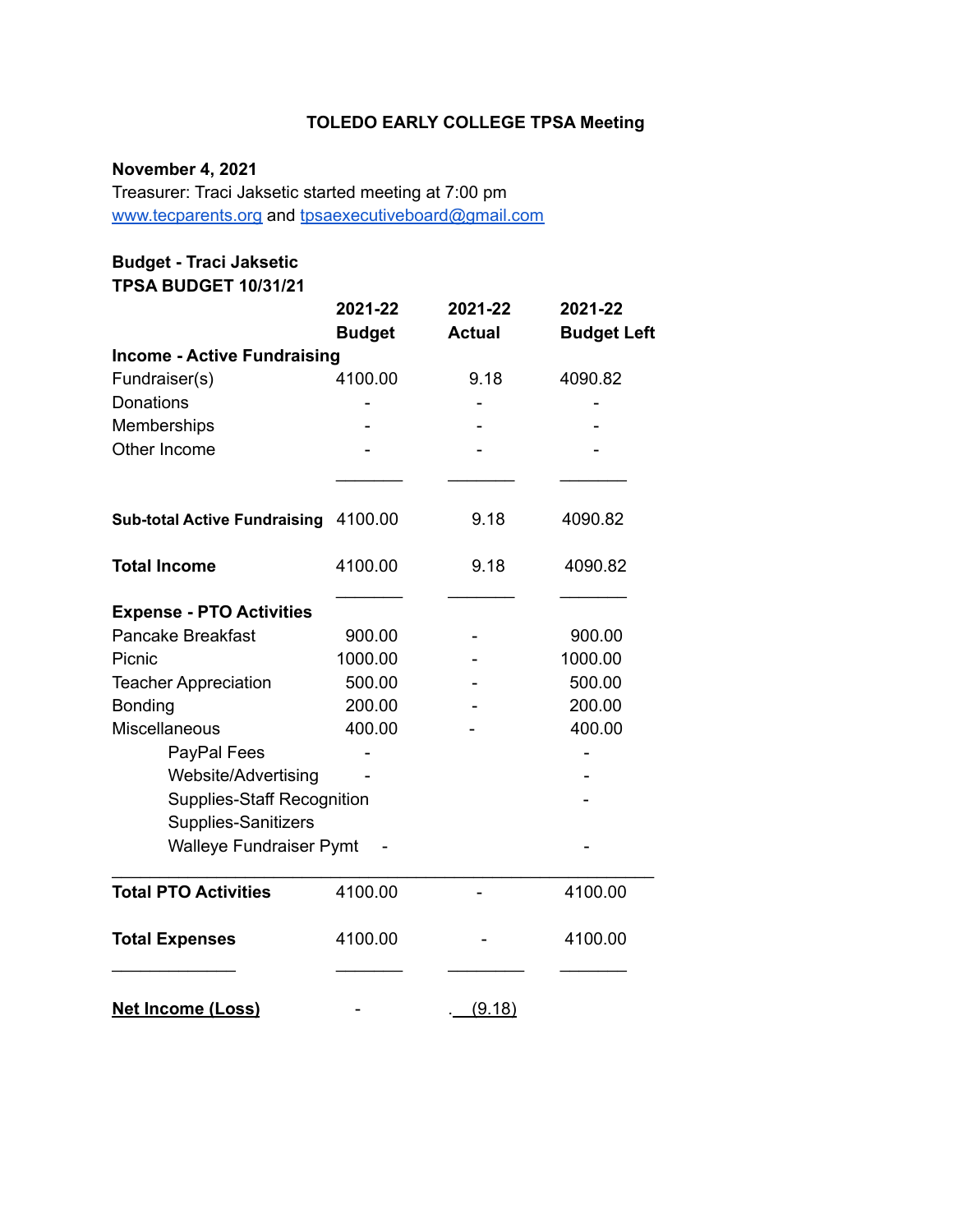| <b>BEGINNING BALANCE:</b> | <b>Toledo Early College-Parent Staff Association (TPSA)</b> |           | \$3496.35                      |  |
|---------------------------|-------------------------------------------------------------|-----------|--------------------------------|--|
|                           | Checking                                                    | \$3496.35 |                                |  |
|                           | Cash                                                        | \$        |                                |  |
| <b>INCOME</b>             | Paid Memberships                                            |           | \$                             |  |
|                           | Fundraiser                                                  |           | \$                             |  |
|                           | Donations                                                   |           | \$                             |  |
|                           | <b>Other Deposits</b>                                       |           | \$                             |  |
|                           | <b>Total Deposits</b>                                       |           | \$                             |  |
| <b>EXPENSES</b>           | <b>Pancake Breakfast</b>                                    |           | \$<br>$\overline{\phantom{m}}$ |  |
|                           | Picnic                                                      |           | \$                             |  |
|                           | <b>Teacher Appreciation</b>                                 |           | \$                             |  |
|                           | <b>Bonding</b>                                              |           | \$                             |  |
|                           | 501 c 3                                                     |           | \$                             |  |
|                           | Miscellaneous                                               |           | \$                             |  |
|                           | Transportation                                              |           | \$                             |  |
|                           | PayPal Fees                                                 |           | \$                             |  |
|                           | Website/Advertising (business cards TPSA)\$                 |           |                                |  |
|                           | Fundraiser/Walleye                                          |           | \$                             |  |
|                           | <b>Total Expenses</b>                                       |           | \$                             |  |
| <b>ENDING BALANCE</b>     |                                                             |           | \$3496.35                      |  |
| <b>OUTSTANDING</b>        |                                                             |           | \$                             |  |

#### **Breakfast Update - Traci**

There will now only be 370 people for the breakfast on Thursday, December 16, 2021, but the cost will still be \$5.25 per person. We are doing a "Unfundraiser" fundraiser to pay for it with 3 prizes for the student/family with the most donations (1st prize for highest donations - \$50 Amazon card, 2nd prize for 2nd highest donations - \$25 Amazon card, 3rd prize for 3rd highest donations - \$10 Amazon card). You can donate through the website or by check or cash sent with your students to the school office in an envelope labeled to TPSA. Please be sure to indicate the student's name the donation is for. Any funds raised over and above the breakfast will be used toward future student and faculty events (or needs) such as the end-of-year picnic.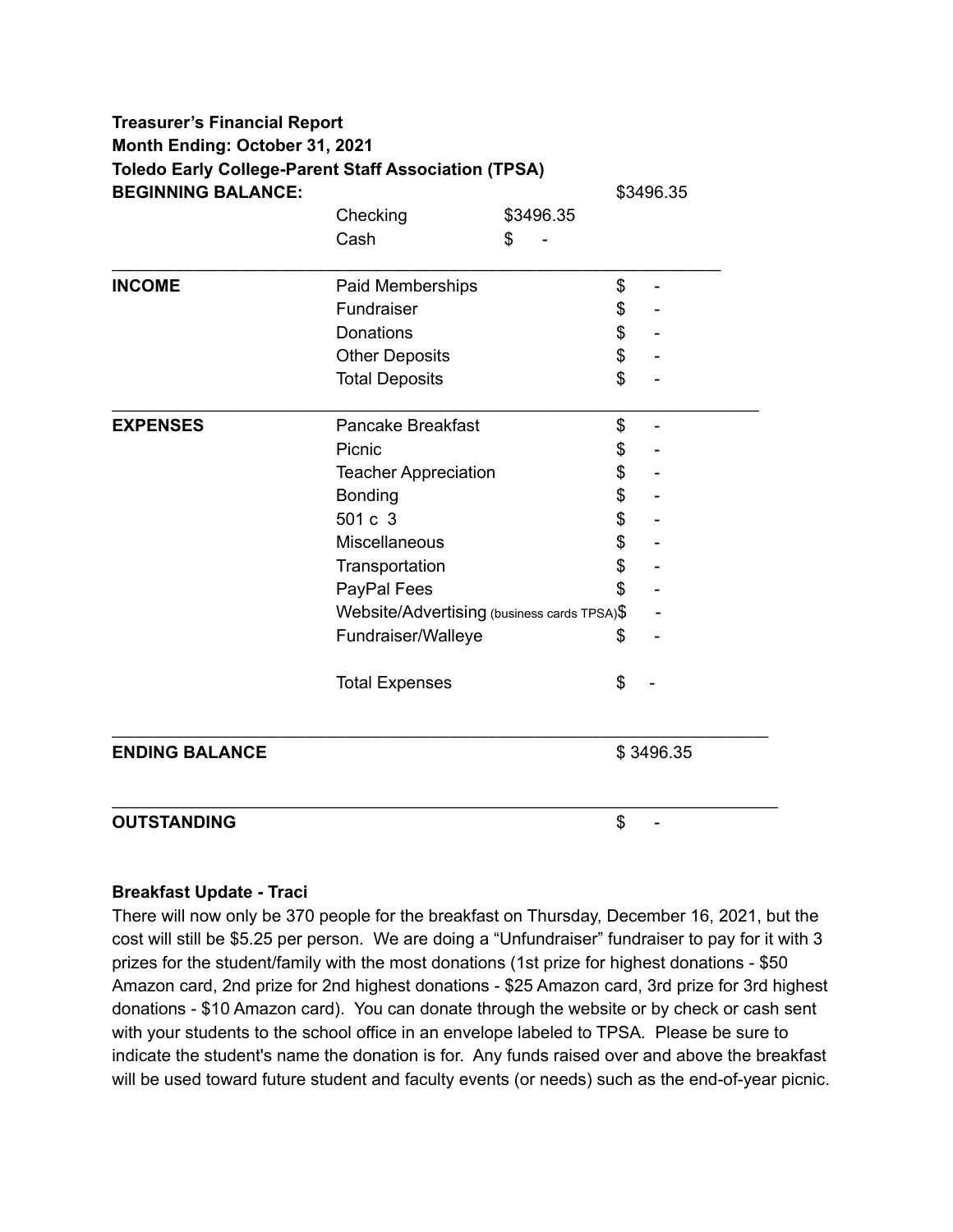#### **Principal News - Mrs Berman**

The full week, 11/22/21 through 11/26/21, will be off of school and not just Wednesday through Friday. She will add those dates to the app calendar.

There will not be a talent show this year, but there will be organized activities on that last day before Winter Break.

District Report Card - We are 2nd behind Ottawa Hills.

The Senior class has 45 students this year with 20 to 21 of them graduating with an Associates degree.

Mrs Berman has been working with the SMARTS group (a student leadership team) and they are planning a  $\frac{1}{2}$ -day mental health day for the students with make-and-take projects to happen during the week before final exams at UT. The date has yet to be determined, but Mrs Berman will send out that info when she has it.

They are looking to bring back the comfort dog for the students, but they have to figure out where they will be in the building.

#### **Guest Speaker - Dr Treva Jeffries**

She is the Assistant Transformational Leader of Equity, Diversity and Inclusion for Toledo Public Schools. She gave a Title 9 and LGBTQIA presentation to our students and wanted to give us parents the chance to ask questions. She spoke a little about Title 9 and about the rights of LQBTQIA. She also gave a little tutorial about how to report Title 9 if you needed to. Her time was very informative and appreciated.

### **Upcoming School Events - Miss Coffey**

**4th Annual Charity Volleyball Game, TEC vs TTA**. It will be held at TTA on Friday, November 12, 2021. There will be a limited number of \$5 tickets sold starting Tuesday, November 9th, Wednesday, November 10th, and Friday, November 12th. No tickets will be sold at the door this year. Each year a charity is chosen by the founding students to receive the funds.